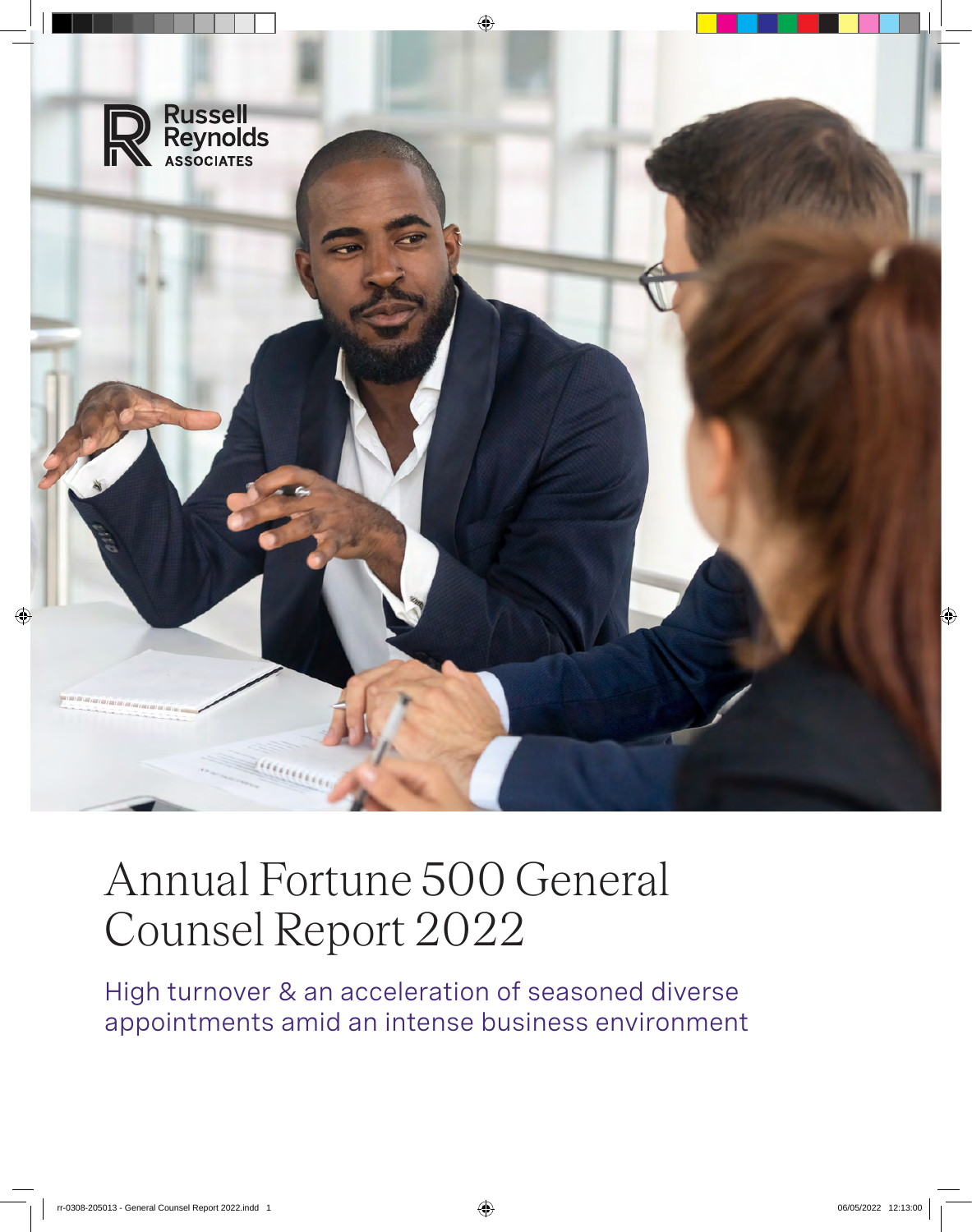In 2021, 59 Fortune 500 companies appointed new General Counsels. Russell Reynolds Associates wanted to study what differentiates those 59 new hires from past appointees. To do so, RRA captured the route to the top of General Counsels in the Fortune 500 (N=480), including those appointed last year (N=59), with a particular focus on diversity, career trajectory, and key experiences.

In comparison to previously hired Fortune 500 General Counsels, those appointed in 2021 are more likely to:

- 1. Be female and ethnically diverse
- 2. Be outsiders who are more seasoned in both their industry and the GC role
- 3. Have a broader range of experiences

#### **We hope GCs, CHROs, CEOs and boards will use these findings to:**

- 1. Gain a new appreciation for the pace of change and strides forward for diversity in the GC talent pool
- 2. Think more proactively about internal executive development and de-risking succession planning
- 3. Be more intentional about an equitable search process that includes top talent from in and outside the organization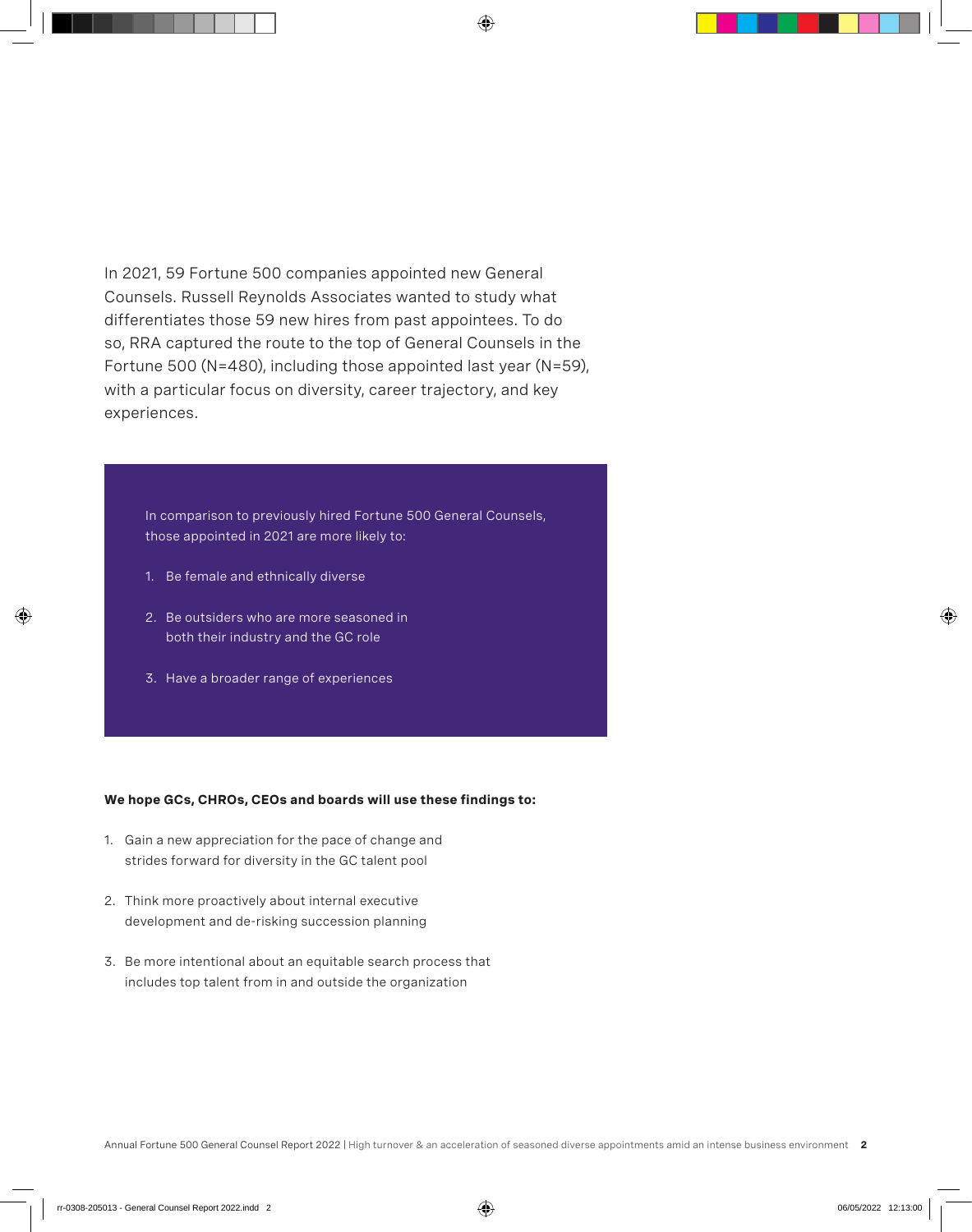## 1. General Counsels appointed in 2021 are more diverse

59 new General Counsels took the top legal job at Fortune 500 companies in 2021, an increase compared to 2020, which saw 52 General Counsels entering the ranks, and 2019, which saw 49 new appointees.

2020 saw an increase in pressure on companies to diversify their leadership, due to renewed energy behind the Black Lives Matter movement after George Floyd's murder. Board appointments, which can take less time to come into effect than executive appointments (as executive roles require specific openings), showed immediate results. Of the newly elected directors within 2021's S&P 500 rankings, 13.6% identified as Black.<sup>1</sup>

As circumstances led to new openings, General Counsel appointments followed suit, with ethnic diversity increasing from 24% 2019 onwards, to 34% in 2021 among the Fortune 500's ranks. There is little doubt that this is the result of renewed energy and pressure for progress towards social justice, but also efforts by organizations to use every GC succession as an opportunity to search for a diverse slate of legal talent, and meaningfully diversify their leadership teams. Given that succession planning is an ongoing and multi-year endeavor, the General Counsel seat must come open, and then subsequent executive searches can take a number of months, diverse appointments will likely continue to increase over the next year.

In addition, General Counsel appointments almost reached gender parity last year with 49% of new appointments being female. By comparison, 42% of 2020 GC appointments were female.



#### **Rise in Ethnic and Gender Diversity Appointments among Fortune 500 General Counsels**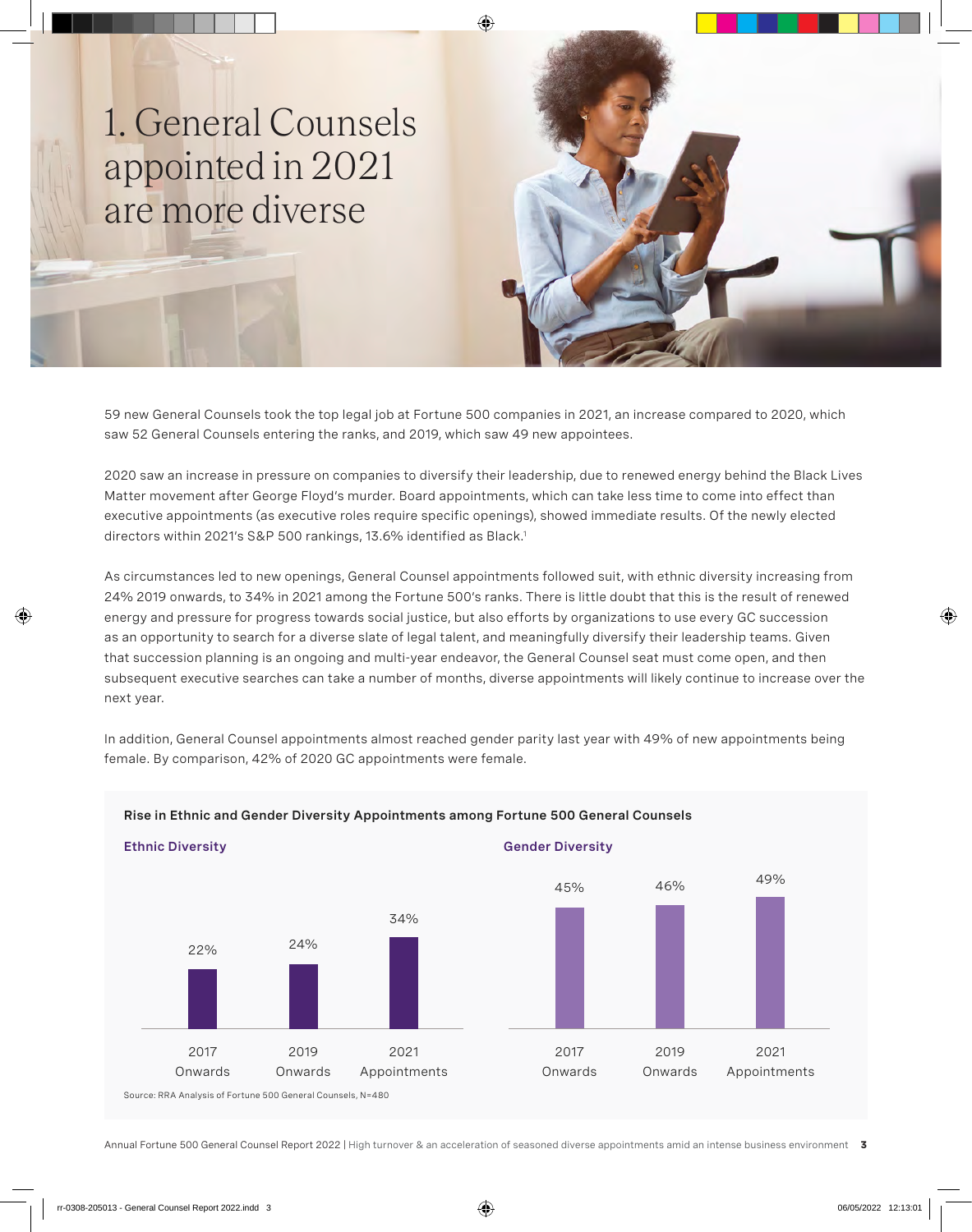This is a significant increase when compared to prior years; in 2018, we reported that 28% of GC appointments in the Fortune 500 were female.<sup>2</sup> The GC appointments of the past year reflect both our current cultural moment as well as a strong pipeline of seasoned female in-house legal executives built over many years, and suggest a positive trend towards additional diversification and, by extension, a more inclusive and equitable Fortune 500.

Given the raised consciousness and urgency around racial and social justice, RRA's DE&I conversations with clients have become more frequent and substantive over the past 18 months, with more clients proactively coming to us for advice regarding advancement opportunities and representation for Black executives on leadership teams and boards. We expect the urgency around these initiatives to continue.

Not only have there been noteworthy efforts to diversify the GC ranks, but the Covid-19 pandemic has also resulted in increased turnover within the GC ranks. The pandemic accelerated every company's reliance on technology for communications, which inherently affected business models, leadership team interactions and the challenge of leading large enterprise teams. Between this business transformation, the ever-evolving regulatory environment, and executives taking stock of work and life priorities, many GCs left their positions. There are several root causes based on our conversations in the market.

### General Counsel churn has risen due to evolving business models and new demands on leaders

#### **Exhausted leaders:**

In 2020, GCs were thrust into an unprecedented situation with a constantly evolving regulatory environment. This took a major toll on all leaders, but especially those whose jobs suddenly involved attempting to interpret employee health and safety (EHS) data and using those interpretations to make potentially controversial decisions for their workforce. Now, the war in Ukraine can be expected to intensify and prolong this toll, especially where difficult decisions about the safety of people and business operations are a daily and critical focus. [\(Read RRA's insights](https://www.russellreynolds.com/en/insights/articles/the-ukraine-crisis-how-are-global-ceos-responding)  [on executive responses to the war in](https://www.russellreynolds.com/en/insights/articles/the-ukraine-crisis-how-are-global-ceos-responding)  [Ukraine here.\)](https://www.russellreynolds.com/en/insights/articles/the-ukraine-crisis-how-are-global-ceos-responding)

#### **Reevaluating priorities:**

With the opportunity to be at home as well as to change physical locations due to remote work, many workers reevaluated where and how they wanted to spend their time, within and outside of an employment context. They also had new pressures and demands from the health and care considerations associated with young children, aging parents, and other vulnerable family members. GCs were not exempt from this reevaluation. In some cases, reduced travel demands have eased this tension but the prospect of a return to travel, commuting or a move back to a prior work location has prompted some to make lasting changes to their lives.

#### **Early retirements initiated by GCs or organizations:**

With the shift to work from home and the subsequent new ways of working, some GCs who would have remained in the workforce for a few more years – sometimes to see the company through the crisis – decided to retire. Due to the aforementioned priority shifts, the effort required to return to working, commuting, and traveling under new and challenging conditions for the last year or two of their careers simply wasn't worth it. In other cases, retirement decisions may have been accelerated by companies seeking new leadership, as they looked to adapt to the rapid business changes the last two years precipitated, potentially highlighting a mismatch between the sitting GC's skillset and the anticipated demands of their role.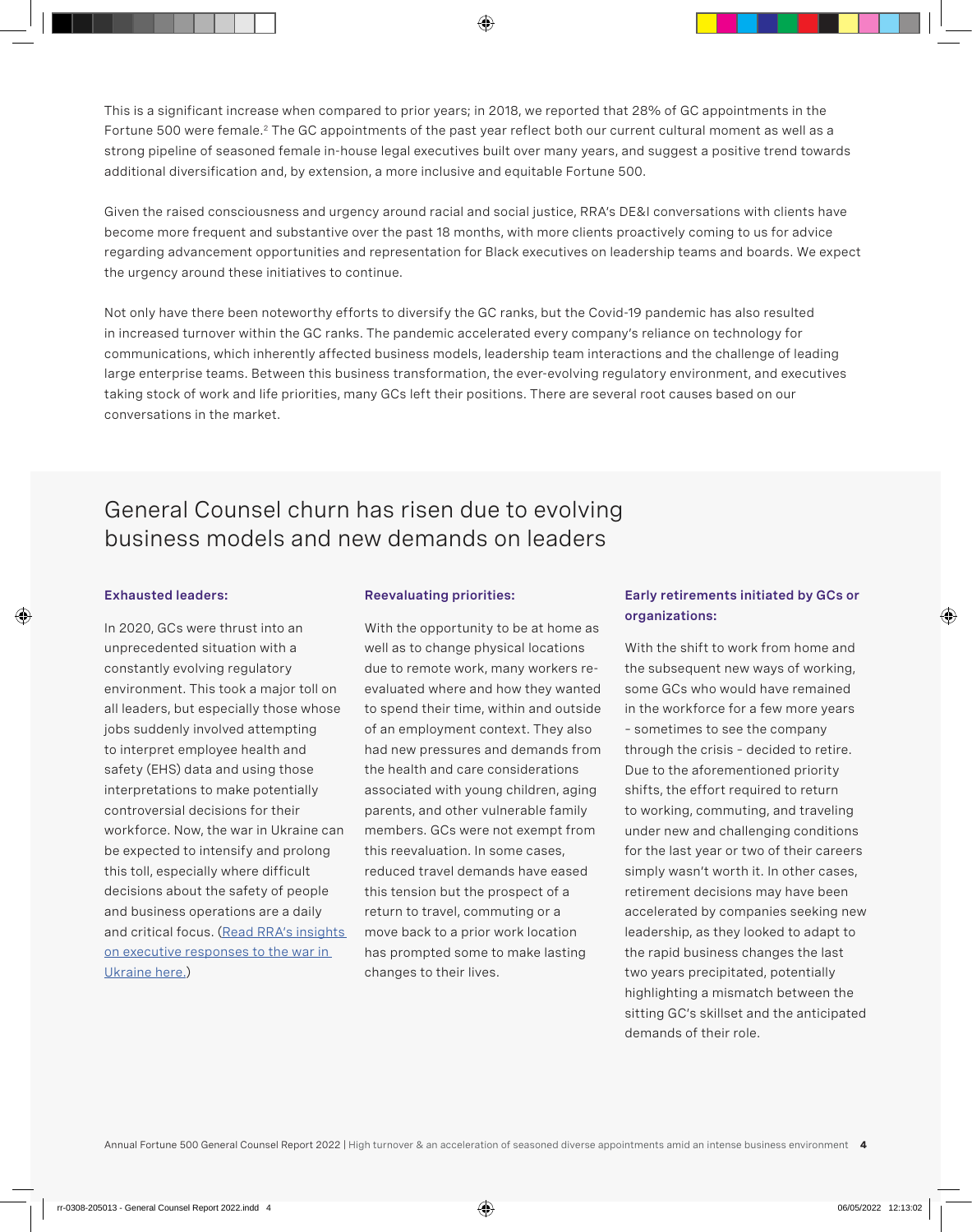# 2. General Counsels appointed in 2021 are more likely to be outsiders who are more seasoned in both their sector and the GC role

In the current business environment, companies are gravitating towards seasoned legal professionals. In moments of crisis, which have been plentiful over the last two years, companies lean towards appointing a "been there, done that" General Counsel. By appointing executives with prior GC experience into the role, companies are mitigating the risk of having someone learn—and potentially fail—on the job in the face of a tumultuous business and risk landscape.

Given the need for experienced leaders, many companies are looking externally for their next GC. In addition to prior GC experience, organizations are increasingly placing a premium on relevant sector experience, given the significantly different business dynamics and regulatory frameworks between sectors. Again, there's a sense that there is no time to learn on the job; organizations need a proven entity in this critical enterprise leadership role.

**As a result of these priorities, the universe of available talent is limited and finite. Depending on the filters applied, a company can rapidly reduce their target candidate pool to <10% of the original talent pool. For example, by applying a few common requirements, a pool of 480 GCs in the Fortune 500 would be reduced to just 45 people, of whom an even smaller percentage will be available and well-matched to the company, culture and team.** 

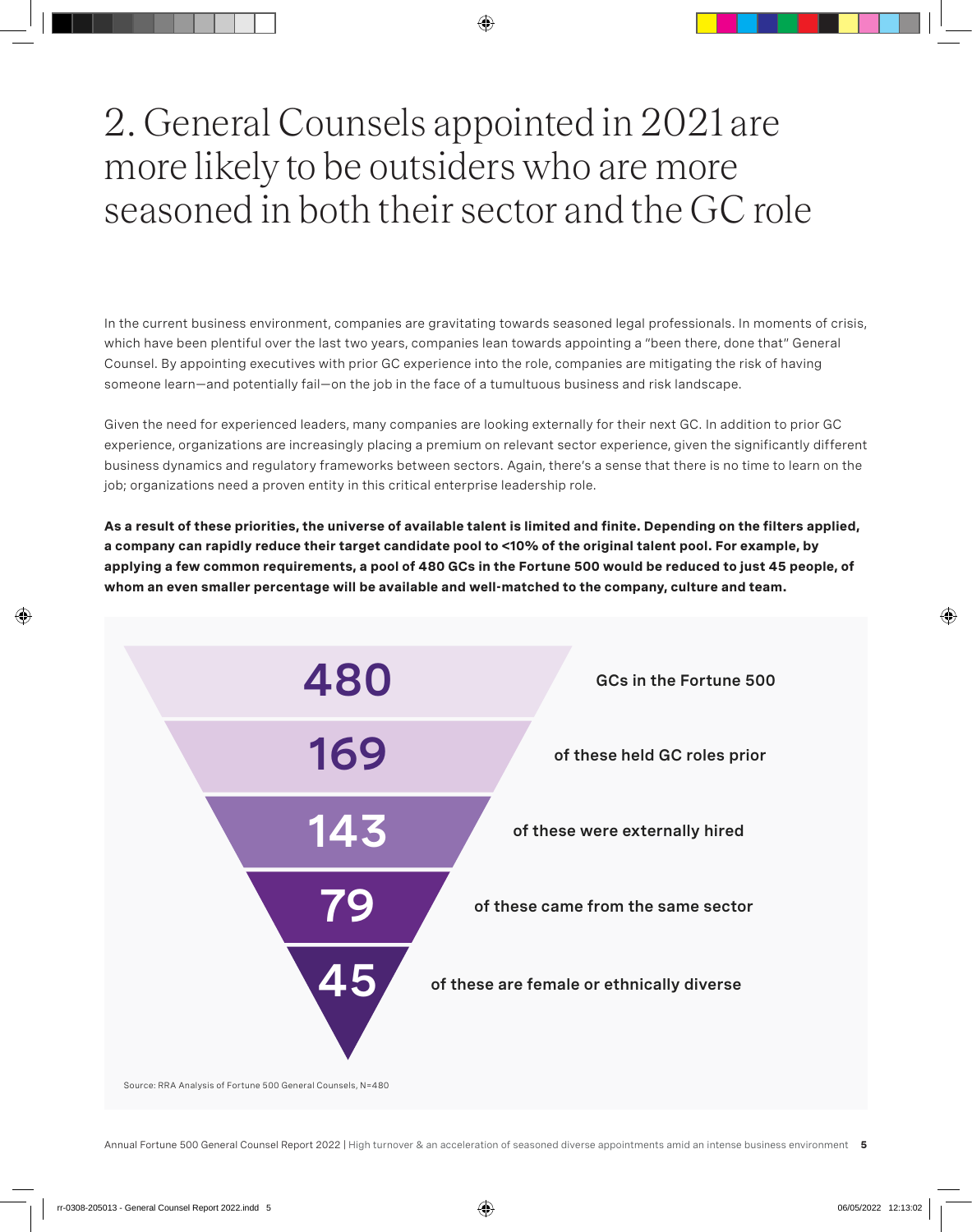The graphic illustrates how quickly the candidate pool shrinks when organizations lean towards experienced GCs from the same sector, are forced to hire externally due to a lack of internal bench/succession planning and leverage the opportunity to meaningfully diversify their C-Suite.

That said, this creates an interesting tension. To broaden the candidate pool and create more inclusive slates, hiring managers must also broaden their search into other sectors and to ready-now step-up candidates who have not yet held the role. The desire for a proven entity as well as for a diverse hire is difficult to balance. To combat this tension, leaders should take a page from the CEO succession playbook when planning for the next generation of GC talent.<sup>3</sup> Instead of looking for a new GC when the current one leaves, we suggest a three-to-five-year view that assesses internal talent, identifies multiple potential successors, and elevates next generation leaders via sponsorship and executive development. By looking to strong internal successors, the learning curve around the business, relationships and risk exposure is significantly flattened; on the flip side, the internal candidate may not have the requisite board, external stakeholder and executive team exposure unless consciously given opportunities to develop these.

Of course, even with appropriate succession planning, an organization's next GC may still need to be recruited from outside of the organization. In particular, companies are more likely to appoint an external GC if a crisis or other urgent set of circumstances require significant change within their organization. This is aligned with common CEO succession practices, in which boards tend to look for candidates who are markedly different than the sitting CEO if the business is not performing well.4

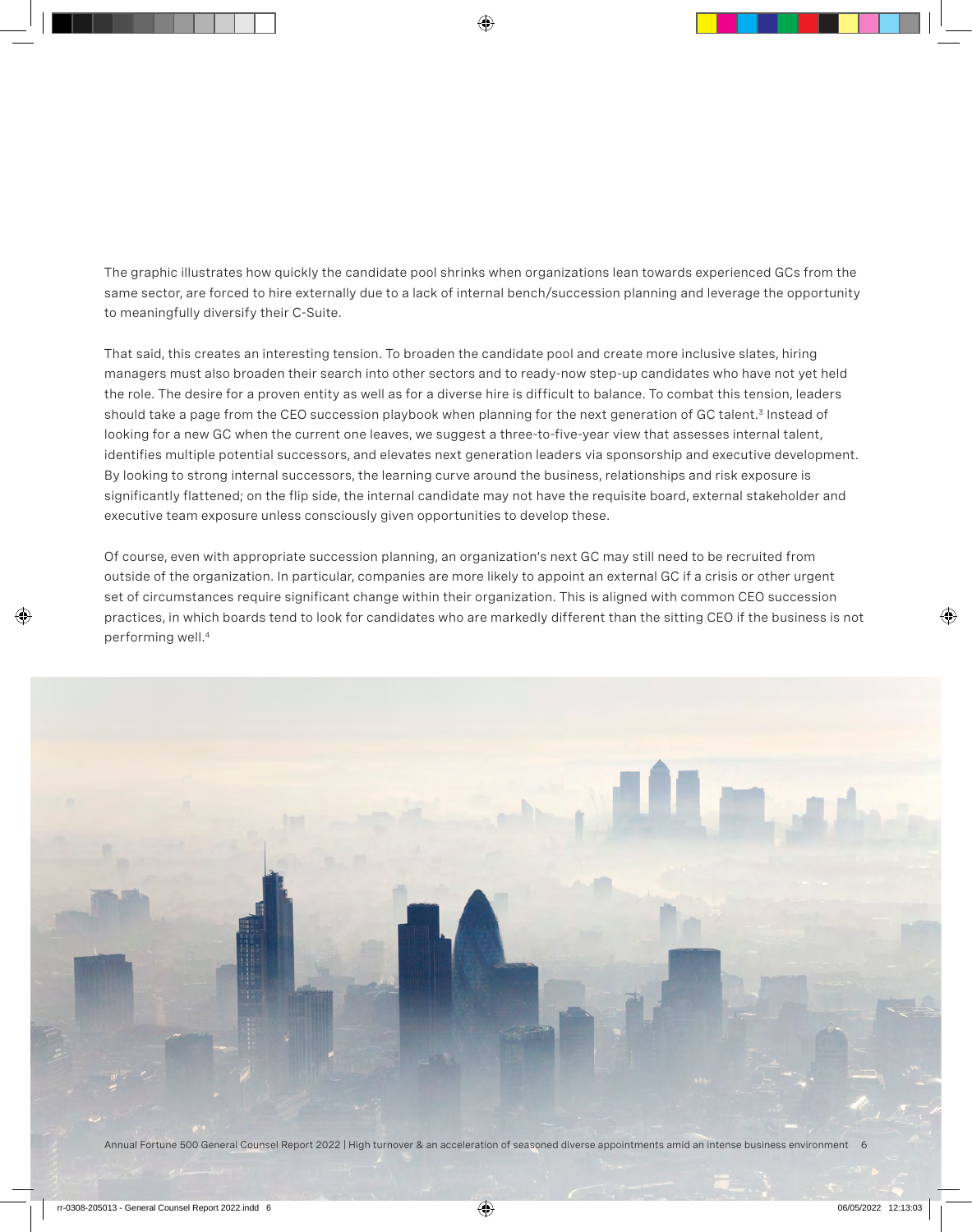# 3. General Counsels appointed in 2021 are more likely to have a broader range of experiences

Organizations increasingly expect GCs to have strong business acumen and an enterprise mindset, along with a strong foundational legal background. As the war for talent continues and the market becomes increasingly competitive, companies looking to attract and retain best in class GCs are expanding the role's remit to include regulatory and government affairs, risk management, ESG and other areas of responsibility.

### The evolving scope of the GC+ role

Over the past several years we have seen General Counsels acquire more responsibility. While the profile of a GC varies from company to company, the scope can broadly be divided into three buckets:



While 60% of Fortune 500 GCs explicitly have Corporate Secretary responsibilities included in their title or reporting line, the number is likely much higher, as it is quite common for these duties to be included in a GC's remit without it being explicitly called out in a title or role description. While 36% of GCs have Compliance included in their remit, the number for most sectors is realistically much higher as well. Highly regulated sectors such as financial services and healthcare – where regulators frequently insist on the separation of legal and compliance with distinct reporting lines and a peer relationship – tend to have a smaller proportion of GCs with compliance in their organization, and skew the data.

This evolving scope also reflects CEOs and boards changing views regarding their General Counsel. CEOs tend to view their GC as "honest brokers" who want the best outcome for the enterprise and function as an objective executive across the C-Suite. As well, more GCs have had the chance to demonstrate their business acumen, leadership capability and enterprise perspective as a key member of the senior leadership team and close advisor to the board and CEO. In 2021, 24% of GCs appointed had prior experiences outside the legal function, up from 18% for GCs appointed during prior years. As such, CEOs are more willing to entrust GCs with additional functions, including those listed above.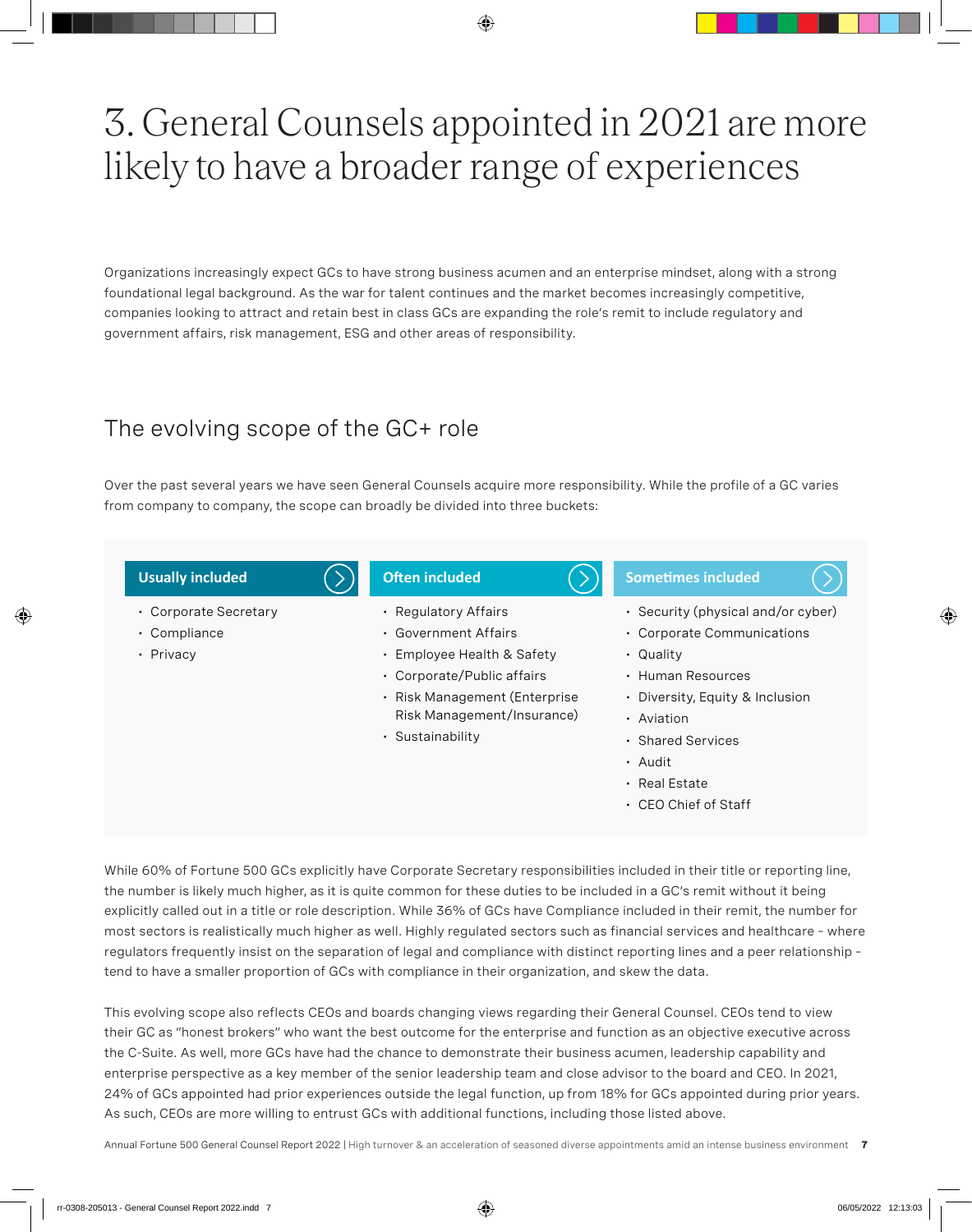

## What this means for leaders before, during and after a GC succession process<sup>5</sup>

#### **1. Bolster internal executive development by starting early**

As legal talent becomes more senior, significant commercial and governance assignments become essential developmental experiences on the path to a GC role. Board exposure and an appreciation of governance pressures and nuances that are built through substantive governance responsibilities are particularly important. Without intentional effort, many promising internal GC candidates lack the board exposure that is necessary to gain directors' confidence.

By planning ahead, organizations can ensure internal candidates have the board and commercial exposure they need. Rotations into the corporate secretary role or function or assignments to support board committees are effective development opportunities. With respect to commercial exposure, providing internal candidates with the opportunity to lead special projects or transformation efforts, along with coaching and mentoring in tandem, is also highly impactful.

#### **2. Manage an inclusive and equitable external search process**

When companies look externally for talent, they often rely heavily on pedigree factors or recommendations from close sources that make a candidate feel like a safe choice but do not necessarily correlate to success in the role. To scope in as much relevant talent as possible, we recommend assessing candidates on accomplishments and track records, rather than asking everyone to check the same specific boxes. Leaders can create a more diverse and qualified pool of talent by:

- Reconsidering criteria where possible, including industry experience, scope and scale of prior roles, previous GC experience or a degree from a particular university, and instead focusing on success factors in the role
- Sourcing broadly in the market, and specifically sourcing diverse talent by tapping into affinity groups and networks of diverse leaders
- Assembling a diverse set of decision-makers for the search and providing representation to demonstrate the organization's commitment to diversity and inclusion
- Using competency-based interviews to gain a deeper understanding of candidates' track record, leadership capability, demonstrated success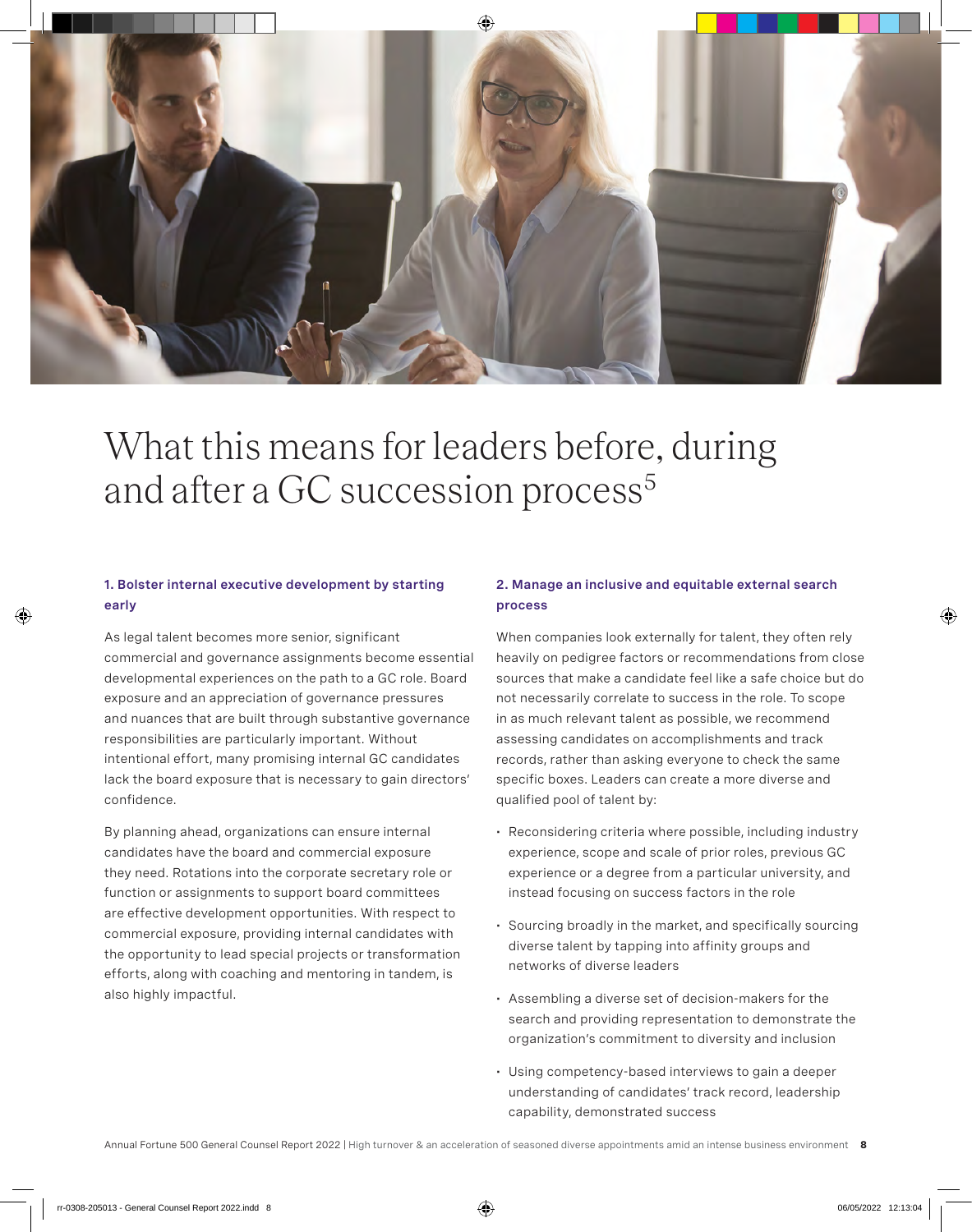

#### **3. Commit to building a more inclusive organizational culture that supports both development and hiring efforts**

Creating a better succession process is an important step toward equity in the GC role. For sustainable progress, however, it is also essential to consider what happens outside of the succession process. A key question for leaders: What needs to happen for younger generations of diverse talent to stay long enough to be considered for GC role?

To build a powerful retention strategy, leaders will want to be intentional about sponsoring diverse talent in their organizations. This may include proactively inviting them into development processes, with clear communications about an individual's potential to grow and progress in an organization as well as thoughtful and well-timed rotations to provide exposure and breadth of experience. These efforts are increasingly important as the workforce becomes more distributed, and standard opportunities to interact and build relationships across levels in an office are not available. While this can require substantial additional effort, commitment, and creativity, it is an essential element of being an inclusive leader, and the first step to making real change in the organization.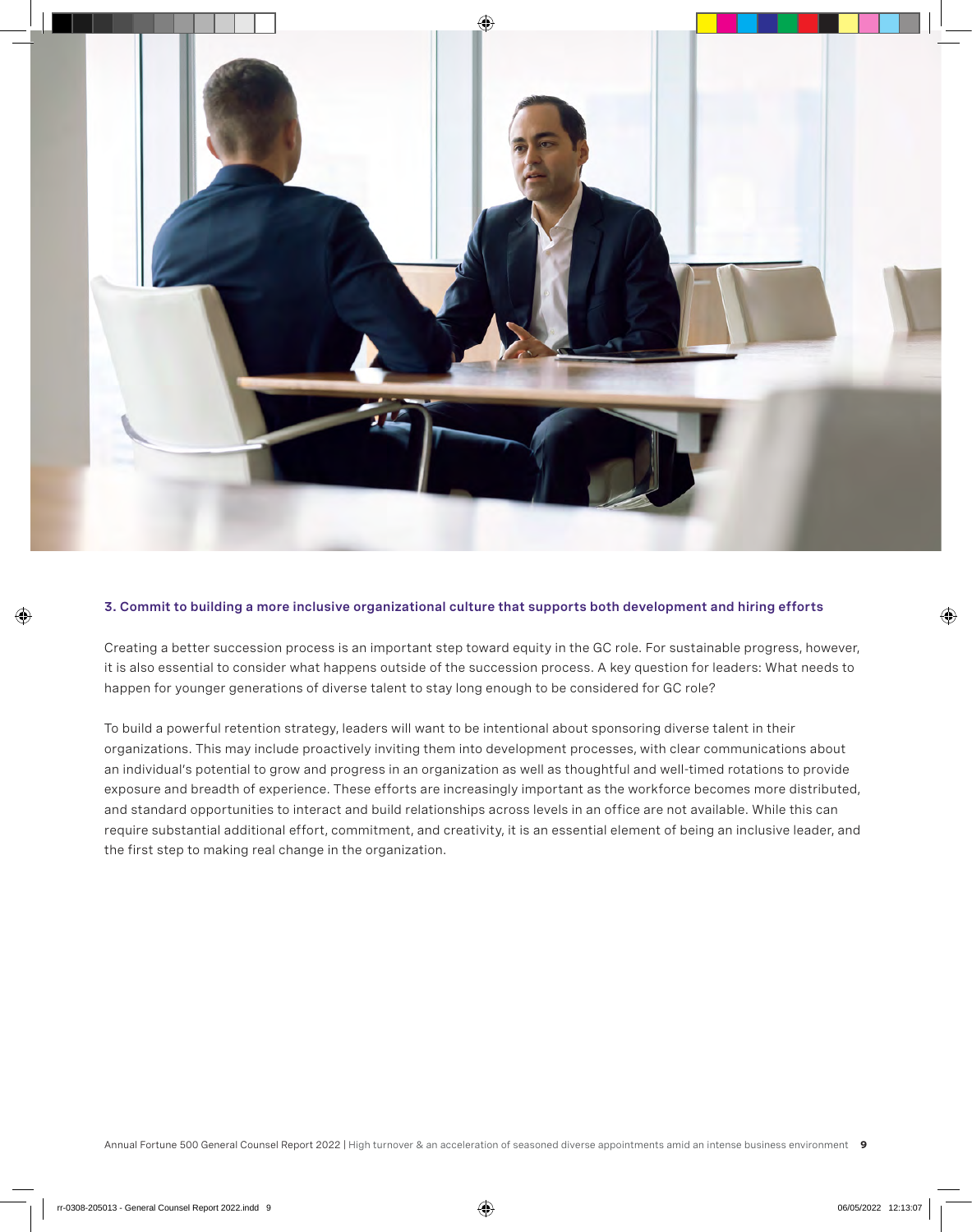#### **4. Be aware of, and accordingly de-risk, new General Counsels who may be insiders or outsiders**

Organizations that are thoughtful about executive succession are also likely to see a payoff in the form of better business results: Nine out of 10 teams with successful leadership transitions meet their three-year performance goals, while up to half of those who struggle with such transitions underperform.<sup>6</sup> The best organizations are aware of the advantages and potential risks their new GCs bring.

#### **Relative advantages of internally appointed versus externally hired GCs**

**Internally appointed GCs bring:**

- Knowledge of the business and culture
- Existing working relationships
- Established trust & demonstrated judgment
- Meaningful career progress for the selected leader as well as a strong positive message to other colleagues on organizational commitment to developing talent



- Track record of success in the role, industry, or context
- Confidence & calm under pressure due to prior experience with the board and regulators, including during times of crisis
- Fresh perspective which is valuable to the team, organization, or business especially during crises or significant periods of transformation

#### **De-risking internally appointed and externally hired GCs**









- **Exposure to stakeholders:** Allow meaningful time with new internal and external stakeholders
- **Immersion in new areas:** Broaden experience via immersion into new/unfamiliar issues during the transition phase, including external resources & benchmarks
- **Support in elevating impact:** Coaching to help rise to the new challenge/role and have a voice at the table
- **Cultural integration:** Expose the new GC to the executive and functional teams and broader organization via in person meetings, both 1:1 and in a group, both work-related and fun; especially important during transition/lift-off phase
- **Clear-sighted assessment of strengths and development opportunities:** Use robust leadership assessments to understand leadership tendencies and personality to ease onboarding and mitigate vulnerabilities
- **Input from references:** Speak to people who know the GC well to assess culture fit and potential blind spots and to support their success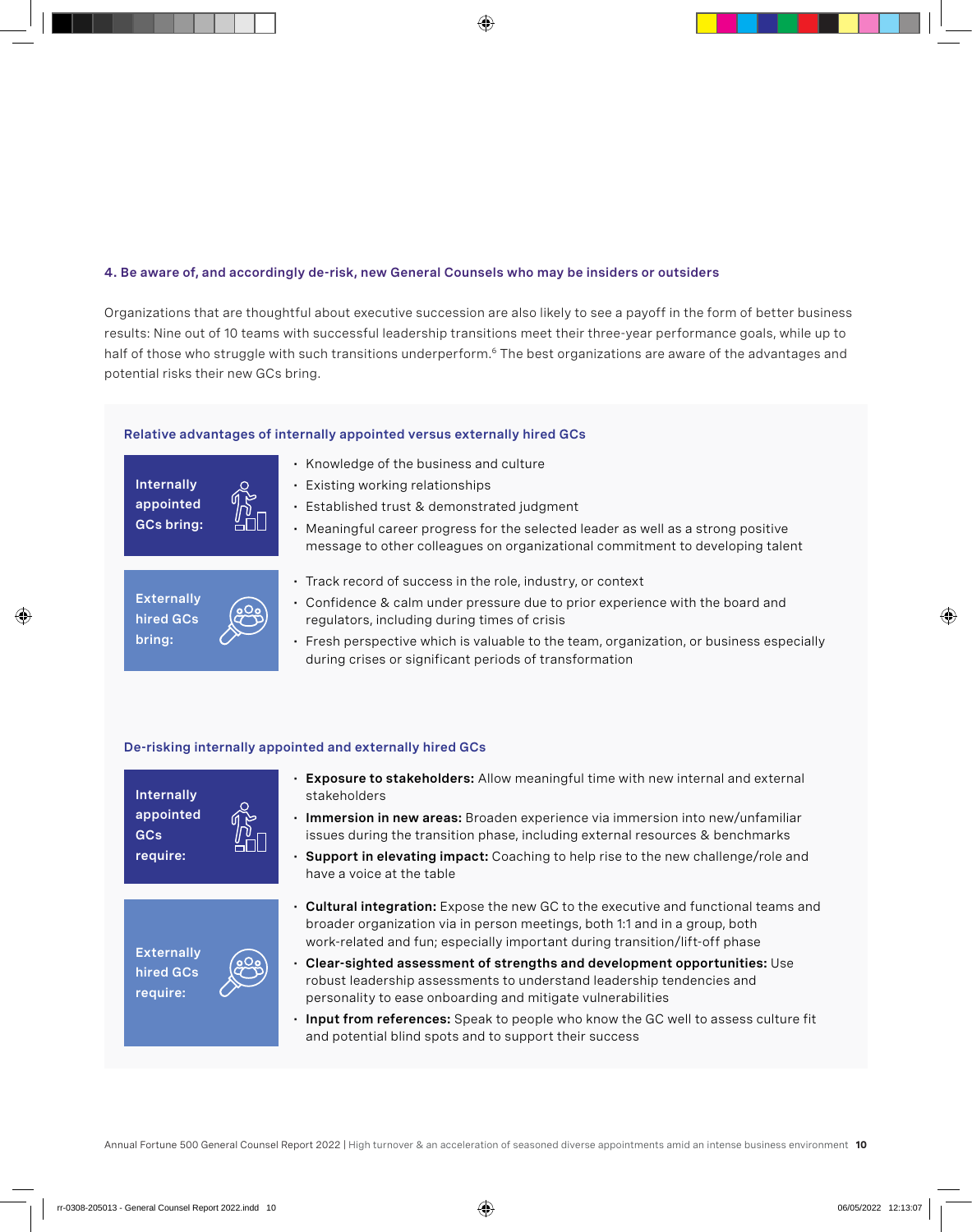# Looking ahead

Gaining access to a more diverse network of GC candidates starts with a thoughtful and proactive GC succession process. By looking at strategies for developing internal talent, as well as the criteria used to assess external talent, CEOs, GCs and CHROs can maximize the opportunity to identify the candidates who bring the best combination of past experiences, leadership capability, and future potential, while also ensuring a diverse slate.



#### **Methodology**

- This analysis is based on Fortune 500 General Counsel route to the top data as of December 31, 2021, and includes 480 GCs
- The cohort covers all sectors, including Consumer (20%), Financial Services (20%), Healthcare (9%), Industrial and Natural Resources (38%) and Technology (12%)
- The cohort is 36% female and 18% ethnically diverse
- Note: Determination of whether a particular GC qualified as ethnically diverse was based on publicly available information, including, without limitation, trade journals, press releases and new reports that reference the ethnicity of the individual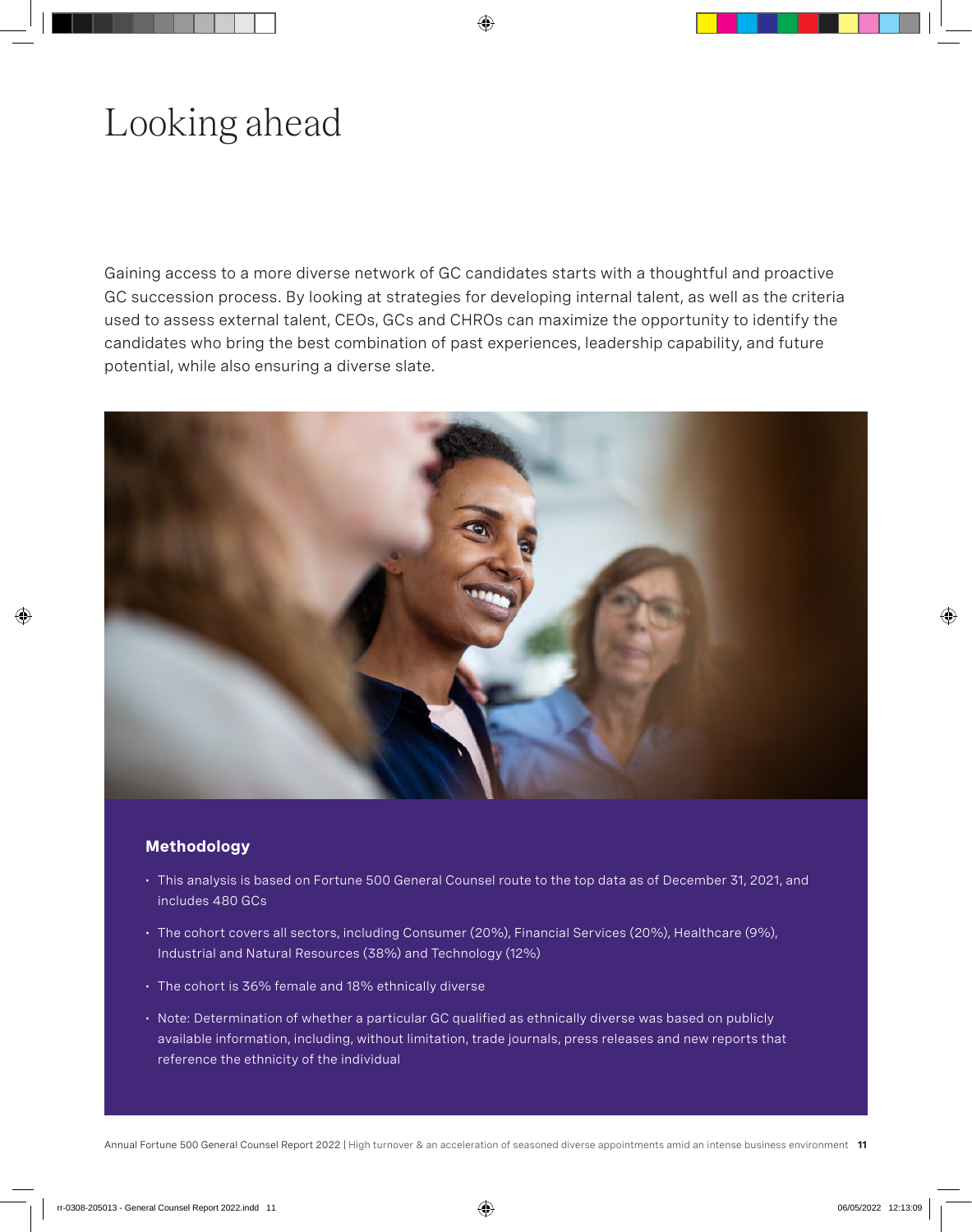Authors **Cynthia Dow** leads Russell Reynolds Associates' Legal, Risk & Compliance<br>Officers canability, She is hased in Boston Officers capability. She is based in Boston.

> **Harsonal Sachar** leads Knowledge for Russell Reynolds Associates' Legal, Risk & Compliance Officers and Human Resources Officers capabilities. She is based in Toronto.

**Leah Christianson** is a member of Russell Reynolds Associates' Center for Leadership Insight. She is based in San Francisco.

#### **Data Collection and Analytics**

**Kunal Khanna** is part of the Data Services Team at WNS serving Russell Reynolds Associates' Legal, Risk & Compliance Officers capability. He is based in New Delhi.

#### **References**

- 1. [rra-corporate-board-practices-2021-edition](https://mss-p-053-delivery.stylelabs.cloud/api/public/content/rra-corporate-board-practices-2021-edition?v=459d94dd)
- 2. [Women Now Hold Just Over a Quarter of General Counsel](https://www.russellreynolds.com/en/insights/reports-surveys/more-women-than-ever-before-in-general-counsel-role-at-f500-companies)  [Positions Among the F500 \(russellreynolds.com\)](https://www.russellreynolds.com/en/insights/reports-surveys/more-women-than-ever-before-in-general-counsel-role-at-f500-companies)
- 3. [Is Your CEO Succession Plan Crisis-Era Ready?](https://www.russellreynolds.com/en/insights/articles/is-your-ceo-succession-plan-crisis-era-ready)  [| Russell Reynolds Associates](https://www.russellreynolds.com/en/insights/articles/is-your-ceo-succession-plan-crisis-era-ready)
- 4. [Beyond Presumptive Nominees: The Benefits of Strategic](https://www.russellreynolds.com/en/insights/reports-surveys/beyond-presumptive-nominees-the-benefits-of-strategic-ceo-succession-planning)  [CEO Succession Planning | Russell Reynolds Associates](https://www.russellreynolds.com/en/insights/reports-surveys/beyond-presumptive-nominees-the-benefits-of-strategic-ceo-succession-planning)
- 5. [Fortune 500 General Counsel Succession: Leveling](https://www.russellreynolds.com/en/insights/reports-surveys/fortune-500-general-counsel-succession-leveling-the-playing-field-to-create-equity)  [the Playing Field to Create Equity](https://www.russellreynolds.com/en/insights/reports-surveys/fortune-500-general-counsel-succession-leveling-the-playing-field-to-create-equity)
- 6. [What makes a CEO 'exceptional'? | McKinsey](https://www.mckinsey.com/business-functions/strategy-and-corporate-finance/our-insights/what-makes-a-ceo-exceptional)